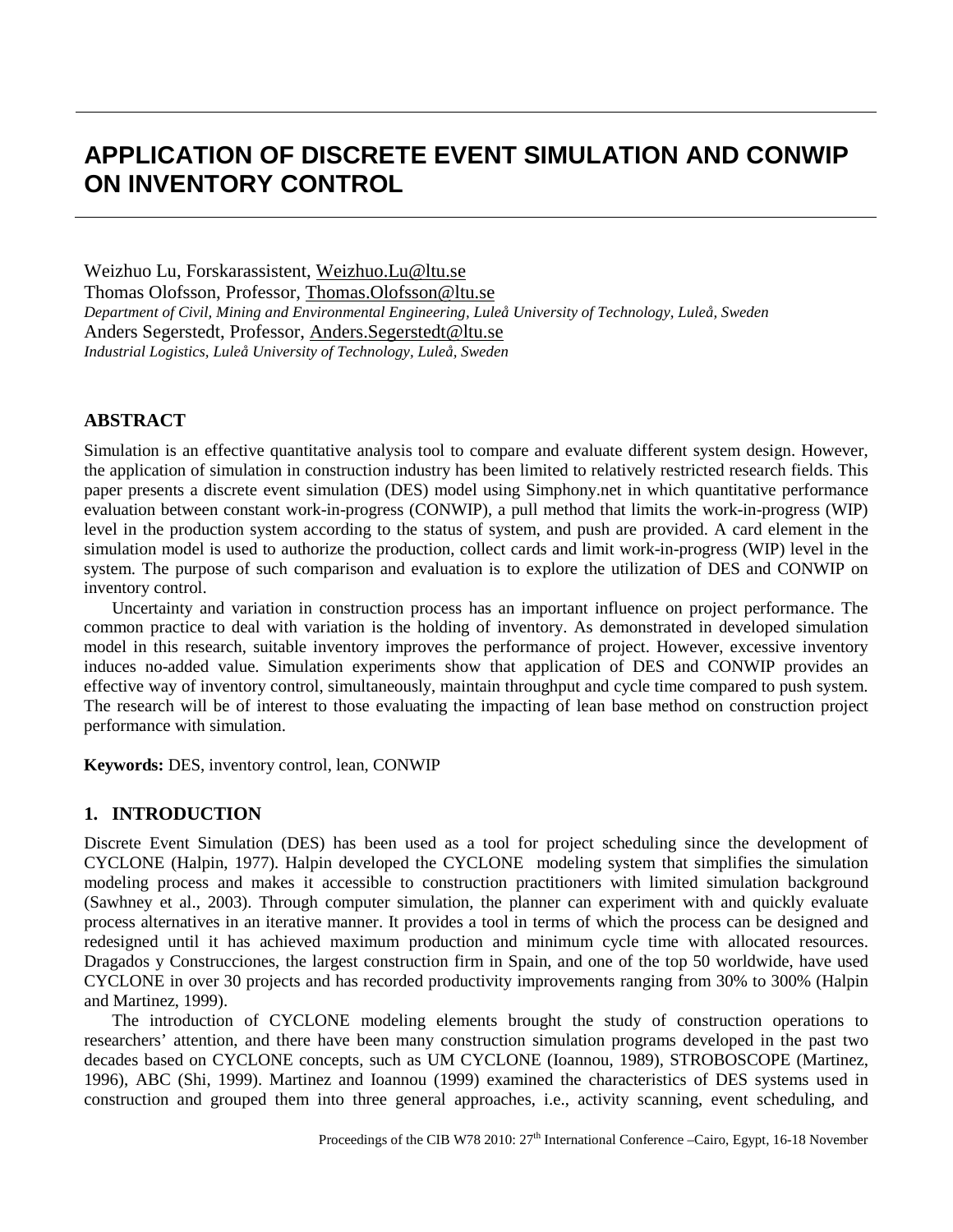process interaction. They suggested that activity scanning is the natural and effective approach for modeling complex construction operations in detail. Ioannou and Srisuwanrat (2006) presented a sequence step algorithm developed in STROBOSCOPE simulation platform with probabilistic activity durations while maintaining continuous resource utilization. Hajjar and AbouRizk (2002) proposed Simphony.net which allows for the creation of new Special Purpose Simulation (SPS) tools in the form of modeling element templates and provides a highly flexible, yet user-friendly, environment for the simulation modeling process. Using Simphony.net, a project can be represented by an abstracted model at the higher level that contains a limited number of modeling elements and relations. At a lower level, each of these elements can have its own child model, which represents the sub-system working inside that element. Nasereddin et al. (2007) describe elements commonly found in modular manufacturing and summarizes an approach for automating the model development process using ProModel and Visual Basic. González et. al. (2008) developed a discrete event simulation approach with Extend™ to design work-in-progress (WIP) buffer for repetitive project. Study reveals that construction-oriented resource-driven simulation platform is found to be more flexible and straightforward than manufacturing simulation platform in addressing construction systems (Lu and Wang, 2007). Construction simulation enables project managers to compare and evaluate the behaviors of a system under variation. Simulation is considered an effective quantitative analysis tool for the variation process because the effect of uncertainties on construction projects can be modeled and assessed by simulation (Martinez, 1996).

Uncertainty and variation in construction process has an important influence on project performance. Uncertainty and variation is as non-uniformity quality of certain classes of entities closely related to the randomness of a phenomenon (Hopp and Spearman, 2000). Koskela (2000) distinguishes between two types of variability in production: (1) in the process time of a task executed at a workstation and (2) in the flow of arrival of work to a workstation. Tommelein et al. (1999) reported that predecessor activities with a high variation in output or duration could result in idle labour, equipment, and materials in successor activities. In addition, the high uncertainty in task duration or output also enlarged the inventory of material and work-in-progress. That is, waste and inefficiency are evident throughout the materials supply chain. The common practice to deal with variation in materials supply is the holding of inventory. Inventory can meet unexpected demand and absorb variability. If there is no adequate material for production, problems could arise in the project cost, schedule, and quality management (Tserng et al., 2006). Horman and Thomas (2005) claimed a build-up of inventory in the range of 4.5%-7.5% between the fabrication and installation steps of reinforcement bar construction generated the highest performance. A smaller inventory did not seem to effectively shield rebar installation from variability and resulted in reduced labour performance due to disruption. Medium sized inventory provided conditions for best performance as larger inventory provided no additional performance benefits. Substantial quantity of inventory by supplying materials earlier than they are needed increases cost and impedes a quick response to demand variability (Lee et al., 2000). Additionally, excessive inventory creates the needs for floor space, equipment, and manpower to transport, stock, and manage the inventory with no added value (Luh et al., 2000).

Therefore, a proper method of inventory control while considering variability in construction process is crucial for construction projects. However, usually the design and management of inventory is based on intuition and performed informally (Horman and Thomas, 2005). This paper applies DES and CONWIP on inventory control, in which Simphony.net is utilized to compare and evaluate different inventory control strategies in terms of inventory level, throughput and cycle time. For representation of complex and large construction projects, Simphony.net provides a hierarchical modeling feature.

## **2. CONSTANT WORK-IN-PROCESS (CONWIP)**

Both push system and pull system have different advantages and disadvantages, as has been pointed out by many researchers (Speaarman et al., 1990; Sarker et al., 1989). To overcome this point, many researchers try to combine the two types of control systems. CONWIP (CONstant Work-In-Process), proposed by Spearman et al. in 1990, is just such a hybrid system. CONWIP is a production release method that uses cards for continuous regulation of the flow of materials (Spearman et al., 1990). CONWIP control is proposed as an effective pull system to control WIP levels, because it authorizes the release of work based on system status, while a push system schedules the release of work based on demand (Hopp and Spearman, 2000). With the same amount of limited WIP, CONWIP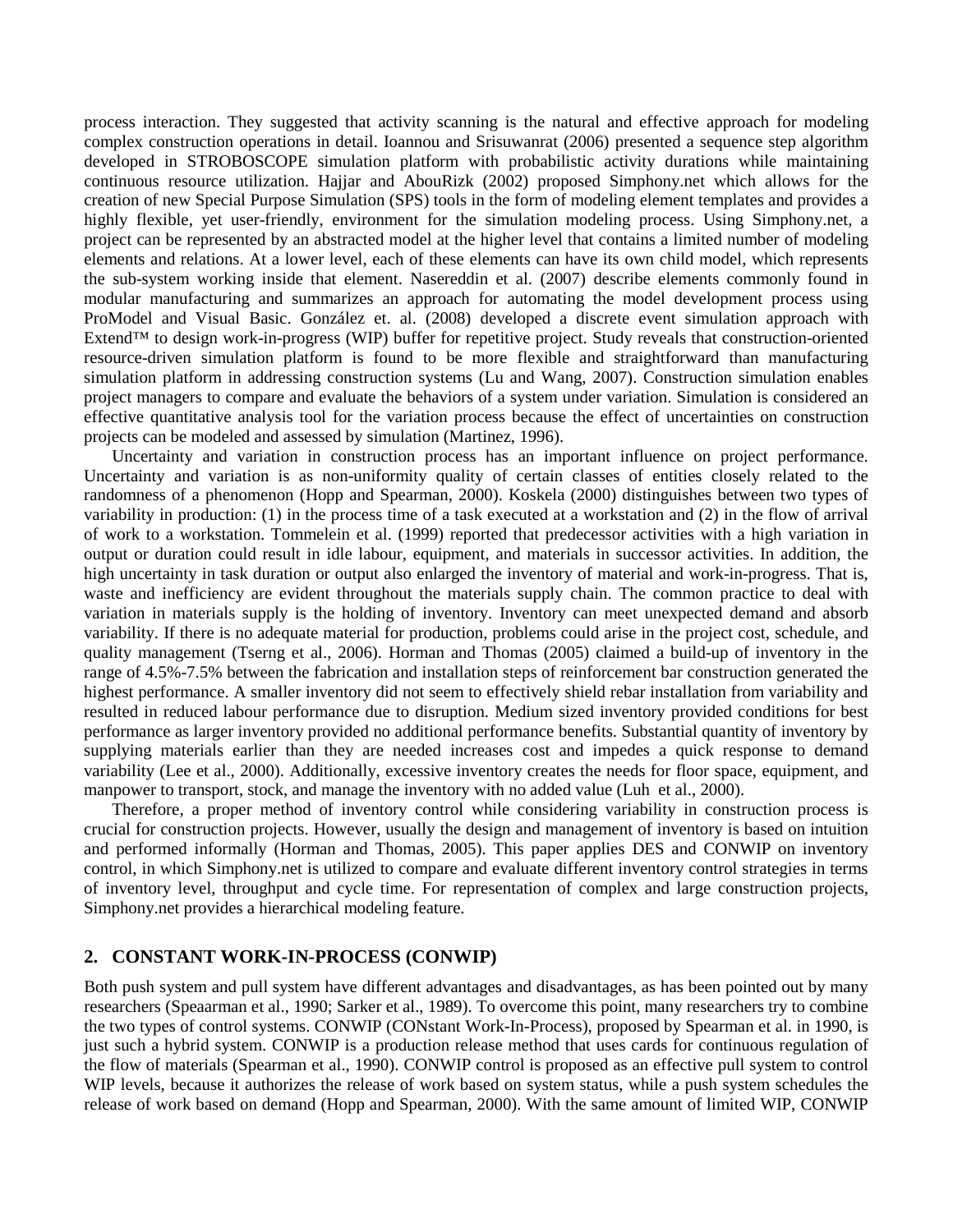control compared to Kanban control presents a higher throughput rate, less time between jobs out, but the jobs stay on longer in the system (Pettersen and Segerstedt, 2008).

In CONWIP systems, cards are assigned to the whole production line. When the beginning of production, all available cards are located at the beginning of the production line. When materials arrive, and there are enough available cards, the necessary cards are attached to the materials, and they proceed through the production line together. When the material leaves the production system, the card is dropped off and released back to the beginning of the line (Ovalle and Marquez, 2003). Without authorized cards, the materials are not allowed to proceed forward. Under the CONWIP system, the materials are pulled into the production system by the completion of products in order to restrict the level of inventory. And then, the pulled materials are pushed from one station to another through the whole production system.

Some researchers have applied the concept of CONWIP to construction project. Sacks et al. (2007) utilized pull mechanism and reduction of the batch size to one make high-rise apartment buildings to be a CONWIP production system. Arbulu (2006) presented a case study on rebar that illustrates how the application of pull and CONWIP techniques can drastically improve value delivered. Anavi-Isakow and Golany (2003) adapted CONWIP and proposes a new approach to limit the number of active projects in multi-project environments. They demonstrated the superiority of CONWIP whose objective is to achieve a dynamic balance of the loads of the various resources. Sacks et al. (2010) utilize process visualization to make the project manager to control and limit the numbers of tasks, thus implementing the CONWIP approach.

#### **3. DES MODEL ON INVENTORY CONTROL**

A stainless steel pipe and fitting supply chain is used to develop a simulation model. The process mapping for stainless steel pipe and fitting supply chain, as shown in Figure 1, is after from Walsh et al. (2004). Rectangles illustrate so-called conversion tasks, such as fabricating steel and on-site construction. Triangles denote possible holding places of inventory between tasks. It represents an accumulation of materials possibly of unlimited amount and for an indeterminate duration. A single line designates the flow of materials. Arrows are transportation of materials or products to the next task. Rhombus means the decisions of different branch according to the setting criterion. The primary outputs of interest were cycle time, throughput (time between packets out), inventory level of specified queue element. Cycle time is the time that all packets pass through supply chain.



Figure 1: Supply Chain Map for Stainless Steel Pipe and Fitting (After Walsh et al. 2004)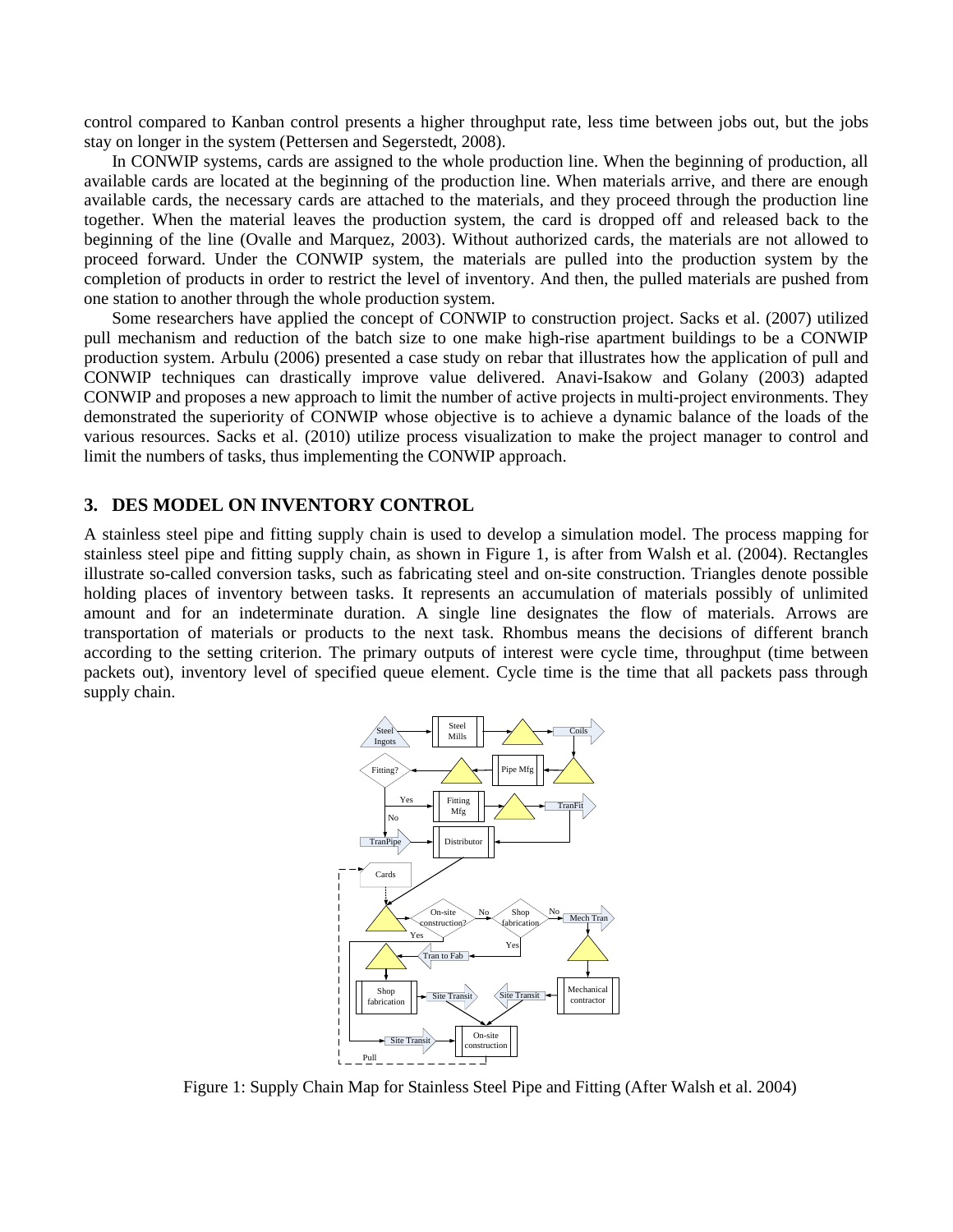| Table 1: Simulation Element Used in this Paper |                       |                                                                                                             |
|------------------------------------------------|-----------------------|-------------------------------------------------------------------------------------------------------------|
| Element                                        | Symbol                | Function                                                                                                    |
| Normal                                         |                       | Represents an unconstrained work task                                                                       |
| Combi                                          |                       | Represents a constrained work task                                                                          |
| Queue                                          |                       | Represents the waiting situation of the entities                                                            |
| Probabilistic<br><b>Branching</b>              | 0.5                   | Enables routing entities into two different branches<br>based on a probability associated with each branch. |
| Counter                                        |                       | Represents a checkpoint for monitoring the simulation<br>results and collect the productivity               |
| <b>Statistic Element</b>                       | <b>I</b> STATISTIC    | Statistic element is used to declared to collect statistics<br>on certain parameter in the model            |
| Collect Element                                | <b>T</b> COLLECT STAT | The declared statistic can then be used by collect<br>elements to add observations to it                    |

The simulation module built with Simphony.net simulation environment (Hajjar and AbouRizk, 2002). The model elements used are illustrated in Table 1. The simulation model developed for stainless steel pipe and fitting supply chain is illustrated in Figure 2. In the simulation model, Combi element is used to represent different tasks, such as mill. Combi element is a constrained work task, which can only be carried through when the each resource elements linked with it should contain at least one resource. The parameter of Combi element describes the task duration variability, which follow specified distribution, such as beta distribution or normal distribution. Probabilistic branching elements simulate the probability of following different route. For example, one branch has a probability of 90% then 90% of the possibility of packets passing through this branching, while 10% of the possibility of packets will go through the second branch. Possible holding places of inventory between tasks are denoted by Queue elements between Combi elements. The statistics of Queue elements collects inventory level on the Queue elements. Crew element represents the crew available to perform task. Cycle Time element is used to collect statistics on finish time. This element produces the mean, standard deviation, minimum, and maximum values for the collected observations. The Normal elements represent transportation with constant duration. The counter element is used to count and terminate the simulation model when it arrives specified simulation runs. Additionally, for the rules of Simphony.net simulation environment, virtual tasks such as site/fab are used.

The pipe and fittings were broken into 100 packets. At the initial of production, 100 packets locates at Ingots element. Those packets flow through different conversion tasks operated by corresponding crews based on first-in first-out (FIFO) rule. Crews return to Queue elements of crews and wait for the operation on next packet after operation. For example, 1 packets is operated by mill crews at mill task. After mill operation, crews of mill returns to Queue element and wait for the next packet. At the same time, 1 packet flows out mill task and goes into Queue elements of Fincoil. CycleTime element is used to collect the cycle time of 100 packets. Through the observation of length on Queue elements between Combi elements, the statistical inventory level can be collected.

As shown in Figure 2, a Cards element is located at between distrib and site/fab which is used to simulate the available cards. For CONWIP production system, only distrib element and cards element both contain at least one resource, the production can be authorized. Under CONWIP, the corresponding card is attached to the packet and goes through the production line with packet together. When packet arriving construction site, the corresponding card is dropped off and released back to the cards element (pull signal). For push production system, no card limitation exists in the production system. All packets are pushed to the production system as quickly as possible.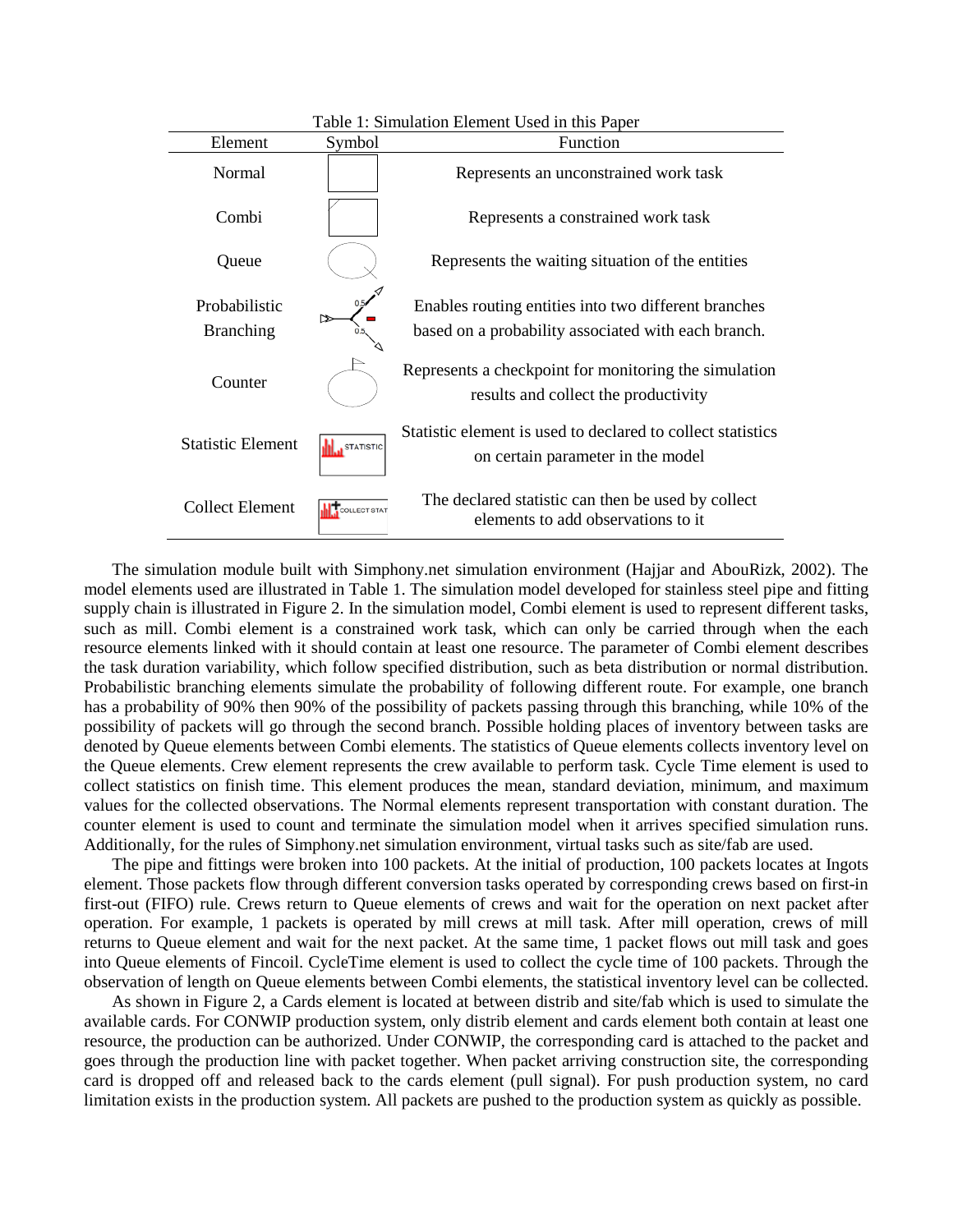

Figure 2: Simulation Model for Stainless Steel Pipe and Fitting Supply Chain

# **4. SIMULATION RESULTS ANALYSIS**

Figure 3 shows the effect of different inventory position on the cycle time. Three scenarios are simulated:

- $\checkmark$  Mill: all 100 packets are configured at Mill;<br> $\checkmark$  Multi Distrib: half of packet(50) configure
- Multi Distrib: half of packet(50) configured at Mill, half of the packet(50) located at Distrib element;
- $\checkmark$  Distrib: all the packets are located at Distrib element.



Figure 3: Comparison of Cycle Time of Three Different Inventory Position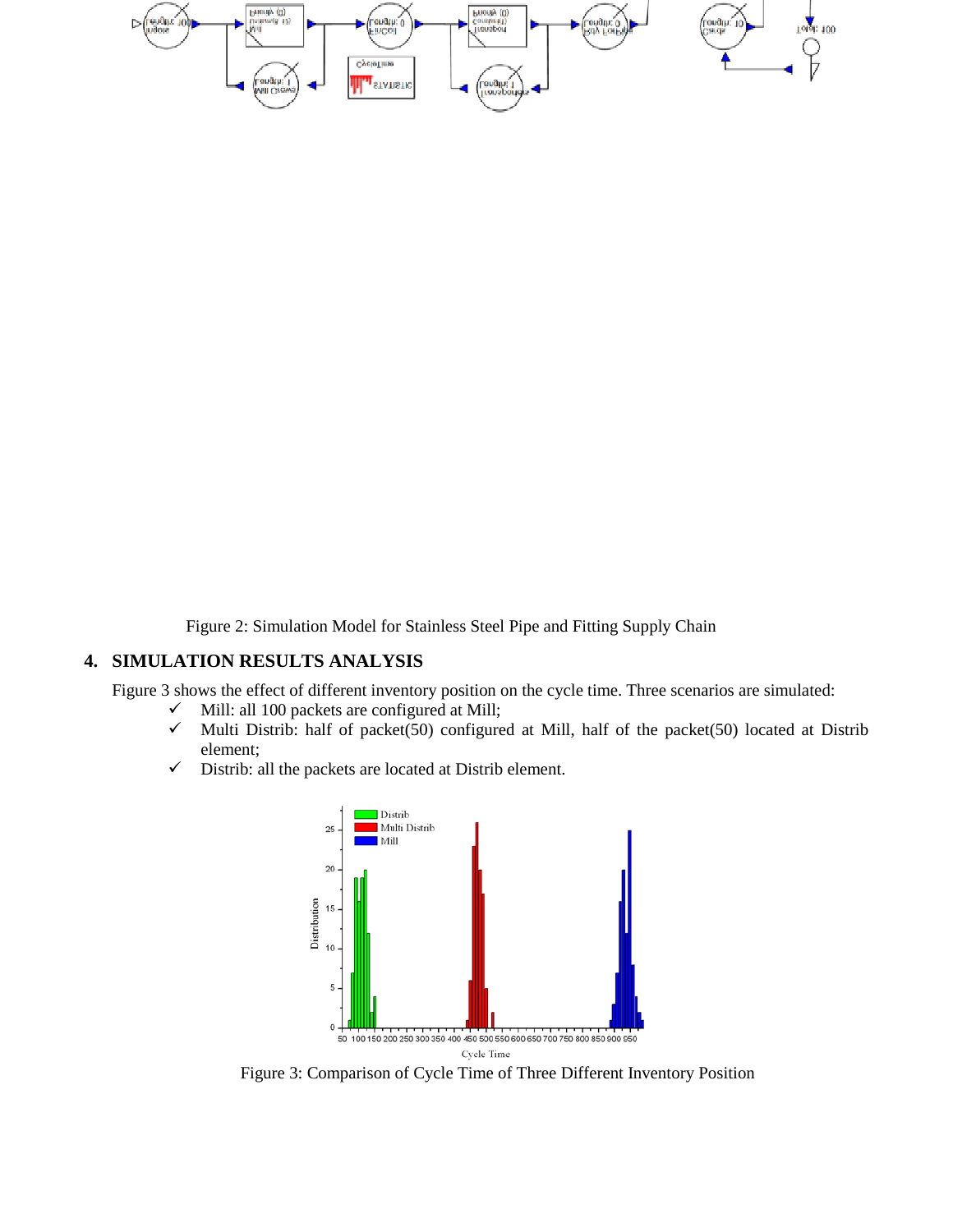As illustrated by the histogram of "Mill" in Figure 3, when all the 100 packets are operated from the beginning of production (Mill), The distribution of cycle time converges around 950. As half of the whole packets (50 packets) are configured as inventory at Distrib element, the histogram of "Multi Distrib" depicts the reduction of cycle time from 950 to 475. Further, when all the packets are located at Distrib element, the histogram of "Distrib" shows that cycle time to construction site reduced greatly. Through the configuration of different locations of inventory, uncertainty and variation demands can be absorbed and met within expected cycle time. For instance, when the uncertainty and variation is high, configuring all the inventory at Distrib element, can decrease the cycle time and buffer uncertainty and variation.

By simulation, the positive effects of different position of inventory are demonstrated. However, as abovementioned discussion, excessive inventory also impacts the performance of construction project negatively. The key point is how to control the inventory level, at the same time, without crippling performance, such as cycle time and productivity. In this aspect, two scenarios are simulated:

- $\checkmark$  CONWIP=6: available cards number in cards element set to 6 in simulation model;
- $\checkmark$  Push: no restriction on available cards number in cards element in the simulation model.

The productivity of simulation model is collected by counter element. The comparison of push and CONWIP on throughput is provided by Figure 4 and Figure 5. Horizontal ordinate indicates the time interval between packets out and vertical coordinate is the possibility of different time interval. Figure 4 shows the time between packets out for multi-inventory (Push). Such production system is a push system as packets are pushed to the production system when the production line is idle, no matter what happens in the production system. Figure 5 indicates the time between packets out for multi-inventory (CONWIP=6). CONWIP=6, that means the total available cards number in cards element restricts to 6. The distributions of Figure 4 and Figure 5 present similar characteristics. For instance, the possibility of time between packets out below 10 is around 80% in both figures. Comparison of Figure 4 and Figure 5 identifies that the restriction of card number (CONWIP=6) in developed simulation model does not induce productivity loss.



Figure 6 shows the cycle time of 100 packets between push and CONWIP=6. Horizontal ordinate indicates simulation runs and vertical coordinate is the cycle time for all the 100 packets. The simulation model runs for 100 times in order to collect sufficient statistics data.

For the uncertainty and variation of construction process, the cycle time presents great variation between different simulation runs. For instance, the cycle time of push system ranges from 440 to 520. Two sample independent t-Test are used to assess whether the cycle time between push and CONWIP=6 are statistically significant different from each other. The t-Test shows that at 95% confidence level, the two cycle time are not significantly different, which shows that the restriction of cards number to 6 achieves the same cycle time as push production system.

In summary, it can be concluded that the restriction of cards number (CONWIP=6) does not cripple the performance of production system in terms of productivity and cycle time compared to push system.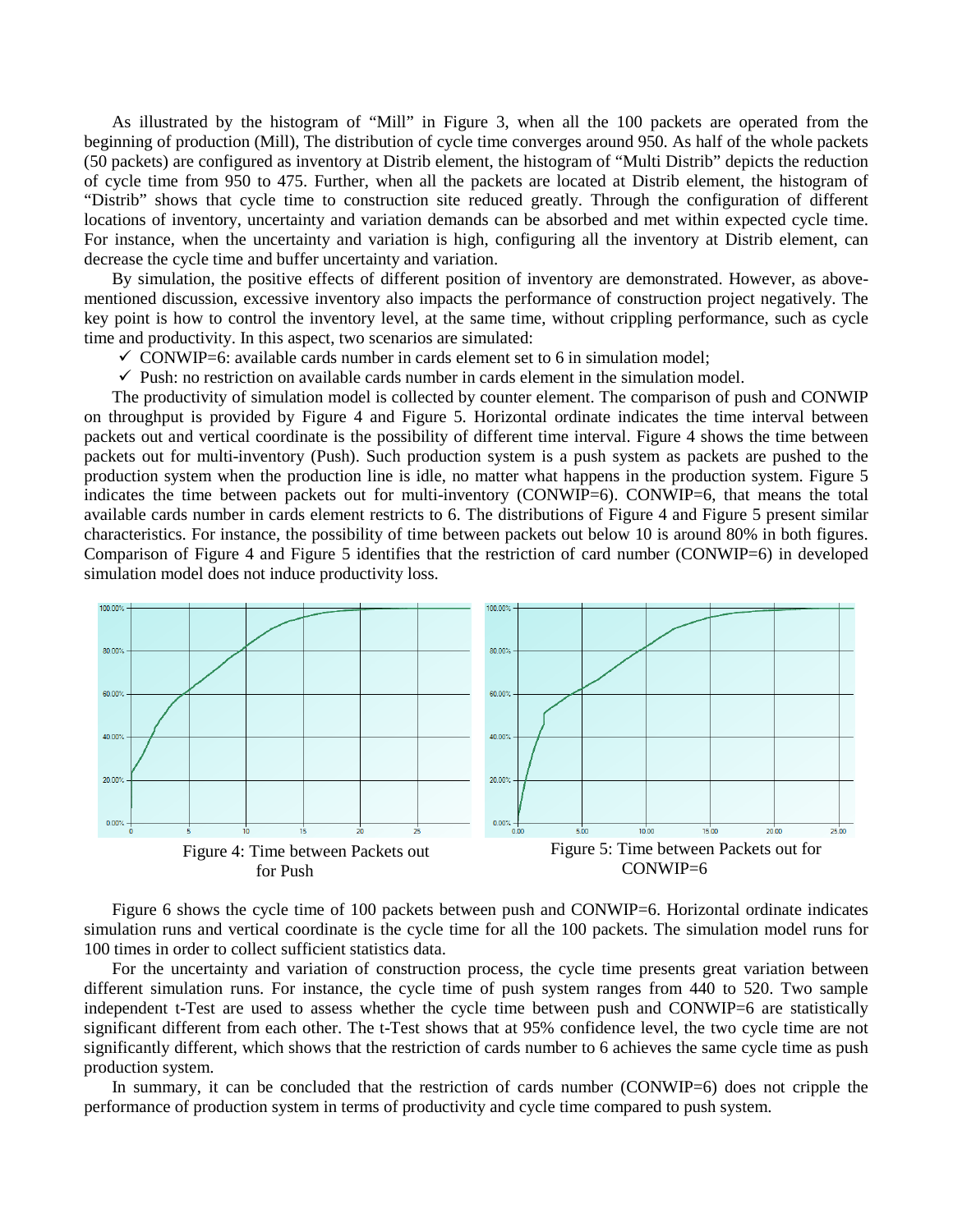

Figure 6: Comparison of Cycle Time for Push and CONW

Figure 7 and Figure 8 show the inventory level at Ready Fab for push and CONWIP=6, respectively. For push production system, the inventory level at Ready Fab ranges from 0 to 18; for CONWIP=6 production system, the inventory level at Ready Fab ranges from 0 to 6. In addition, in Figure 7, the possibility of inventory level smaller than 6 is 80%, while in Figure 8, the possibility of inventory level small than 6 is 100%. Similar characteristics presents in Figure 9 and Figure 10 which show the inventory level at Ready Mech for push and CONWIP=6, respectively. Such comparison by simulation clearly show that CONWIP=6 reduces the inventory level substantially.

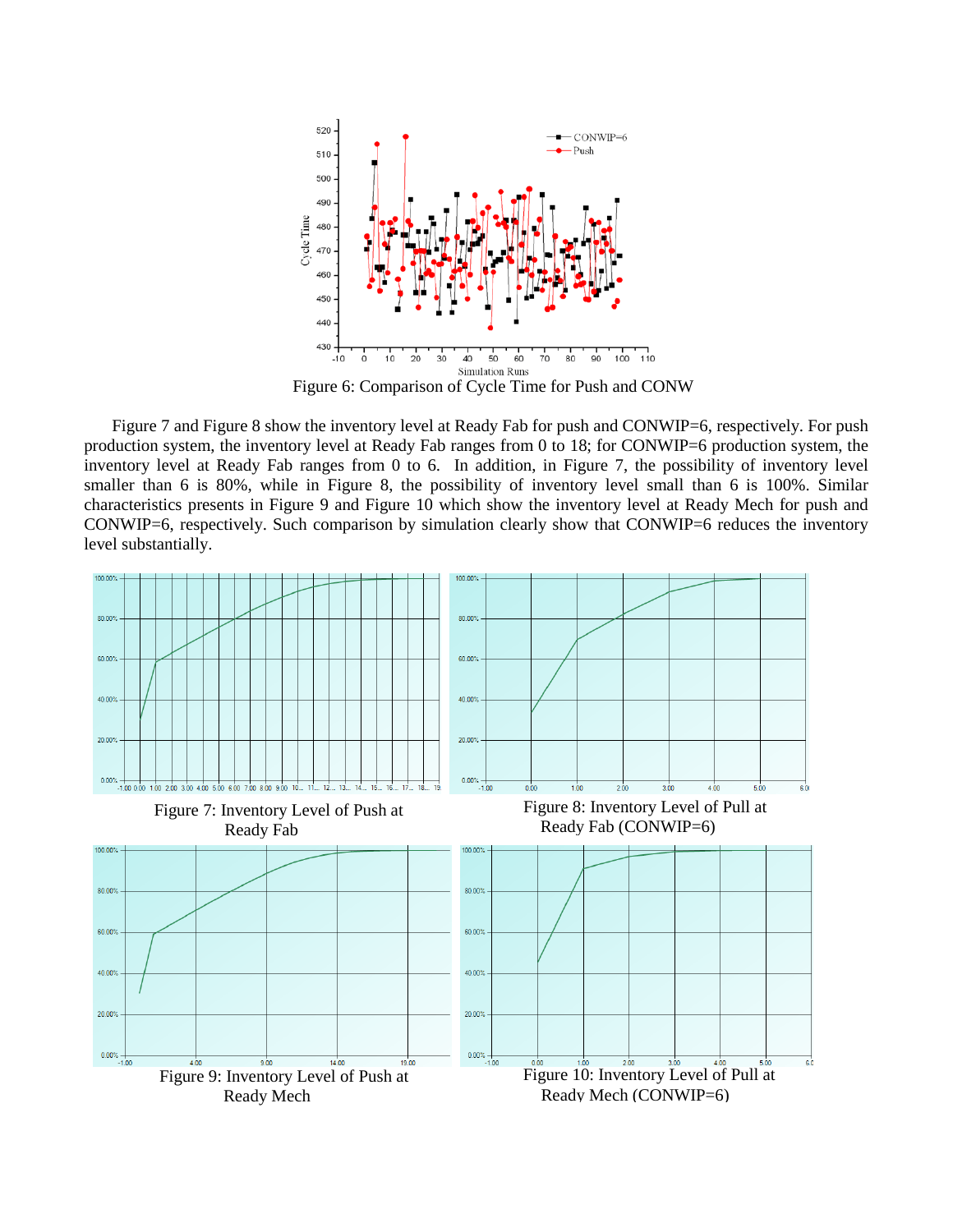#### **5. CONCLUSIONS**

Application of DES and CONWIP reduces inventory level and allows the pull system to achieve the same throughput level as a push system with less inventory level than, as was illustrated in this paper. This paper applies DES and CONWIP on inventory control in order to minimize inventory, maintain throughput and cycle time under process variability. A simulation model is developed to model process uncertainty and assess the performance of different scenarios. A restricted WIP cap (CONWIP) limits the amount of material released into the system, allowing raw materials to stay on paper instead of as inventory on the production line. DES is used to simulate project performance and demonstrate the advantages of CONWIP over push-based production system.

The utilization of DES and CONWIP on inventory control extends the application of construction simulation to inventory control which is a vital research filed of lean construction. The experimented simulation provides quantitative evidences of effectiveness of DES and CONWIP on inventory control. The application of DES and CONWIP also will be beneficial to practitioners that try to introduce lean based method to construction industry.

For any variability production system (e.g. Supply Chain), the work load (WIP) of that system must be restricted and corresponding to production system situation. This point also reflected by Howell (2001) and Ballard (1999). Future work will explore and compare the performance between different work load control mechanisms, such as Drum-Rope-Buffer (Goldratt, 1990) and CONWIP.

#### **REFERENCES**

- Anavi-Isakow, S. and Golany, B. (2003) "Managing Multi-project Environments through Constant Work-inprocess." *International Journal of Project Managemen*t, 21 (1), 9-18.
- Arbulu, R. (2006) "Application of Pull and CONWIP in Construction Production Systems." *Proceedings of the 14th Annual Meeting of the International Group for Lean Construction*, Santiago, Chile, 215-226.
- Ballard, G. (1999). "Improving Workflow Reliability." *Proceedings of the 7th Annual Meeting of the International Group for Lean Construction*, Berkeley, CA.
- Goldratt, E. (1990). *Theory of Constraints*, North River Press.
- Hajjar, D. and AbouRizk, S.M. (2002). "Unified Modeling Methodology for Construction Simulation." *J. of Constr. Engrg. and Mgmt.*, 128 (2), 174-185.
- Halpin, D.W. (1977) "CYCLONE-Method for Modeling of Job Site Processes." *J. Constr. Div.*, 103 (3), 489-499.
- Halpin D.W. and Martinez L.H. (1999) "Real World Applications of Construction Process Simulation." *Proceedings of the 1999 Winter Simulation Conference*, 956-962.
- Hopp, W.J. and Spearman, M.L. (2000) "*Factory Physics: Foundations of Manufacturing Management*." Irwin/McGraw-Hill.
- Horman, M.J. and Thomas, H.R. (2005) "Role of Inventory Buffers in Construction Labor Performance." *J. of Constr. Engrg. and Mgmt*., 131 (7), 834-843.
- Howell, G., Ballard, G. and Hall, J. (2001). "Capacity Utilization and Wait Time: A Primer for Construction." *Proceedings of the 9th Annual Meeting of the International Group for Lean Construction*, Santiago, Chile.
- Ioannou, P.G. (1989) "*UM\_CYCLONE User's Guide*." Dept. of Civil Engineering, The University of Michigan Press, Ann Arbor, Mich.
- Ioannou, P.G. and Srisuwanrat, C. (2006) "Sequence Step Algorithm for Continuous Resource Utilization in Probability Repetitive Projects." *Proceedings of the 2006 Winter Simulation Conference*, 1731-1740.
- Koskela, L. (2000). "An Exploration towards a Production Theory and its Application to Construction." *PhD Dissertation*, VTT Building Technology, Helsinki University of Technology, Espoo, Finland.
- González, V., Alarcóna, L.F. and Molenaarc, K. (2008) "Multiobjective Design of Work-In-Process Buffer for Scheduling Repetitive Building Projects." *Automation in Construction*., 18(2), 95-108.
- Lee, H.L., So, K.C. and Tang, C.S. (2000) "The Value of Information Sharing in a Two-level Supply Chain." *Manage. Sci.*, 46 (5), 626-643.
- Lu, M. and Wong, Lap-Chi. (2007) "Comparison of two simulation methodologies in modeling construction systems: Manufacturing-oriented PROMODEL vs. construction-oriented SDESA." A*utomation in Construction*, 16 (1), 86-95.